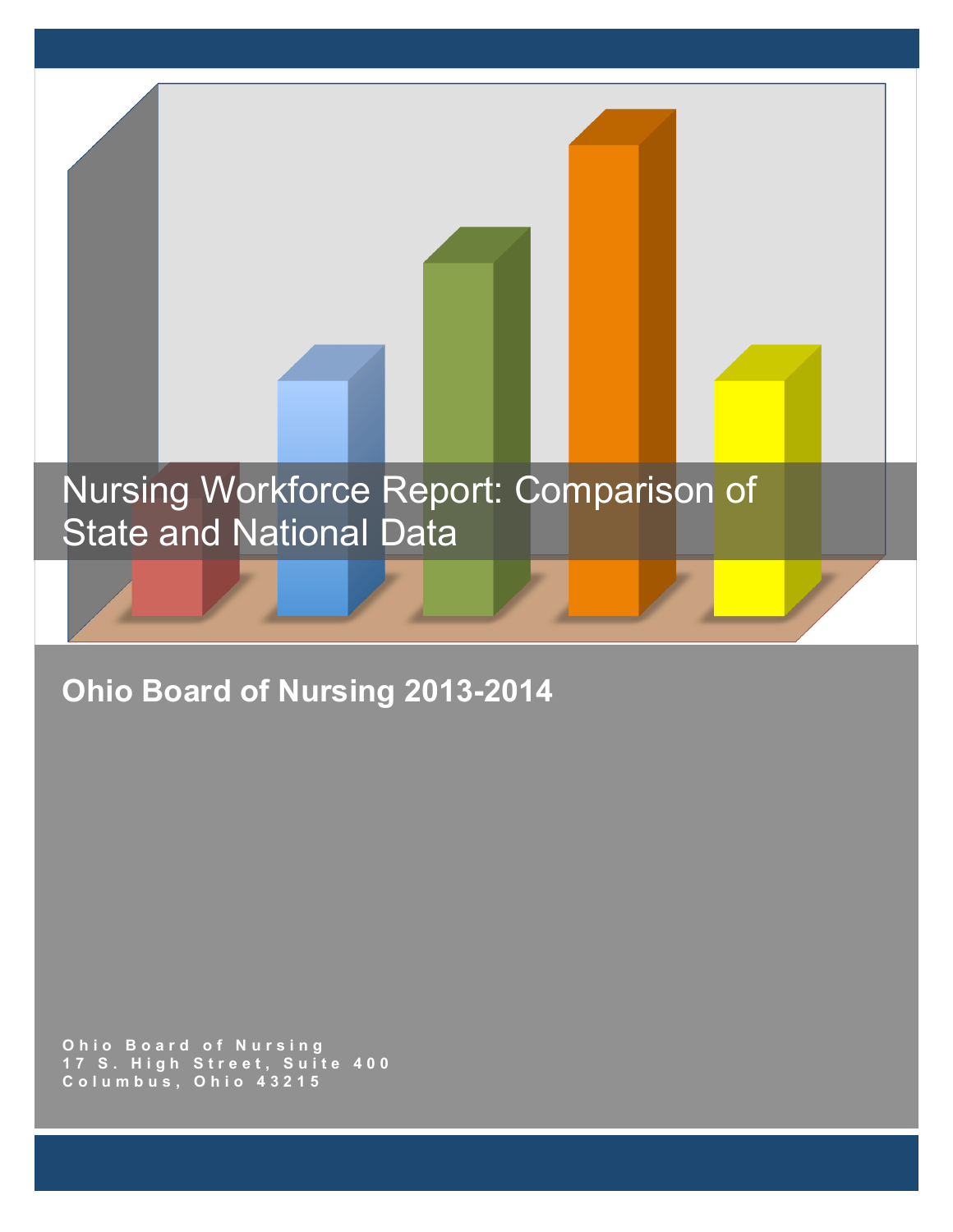# **TABLE OF CONTENTS**

# **Ohio RN and LPN Workforce Data**

| <b>Demographic Information</b> |  |
|--------------------------------|--|
|                                |  |
|                                |  |
|                                |  |
|                                |  |
|                                |  |
|                                |  |

# **Ohio and National Nursing Workforce Data**

| <b>Demographic Information - National Comparison</b> | 7<br>8<br>8 |
|------------------------------------------------------|-------------|
| <b>Work Settings - National Comparison</b>           | 9<br>9      |
| <b>Age Distribution - National Comparison</b>        | 10<br>10    |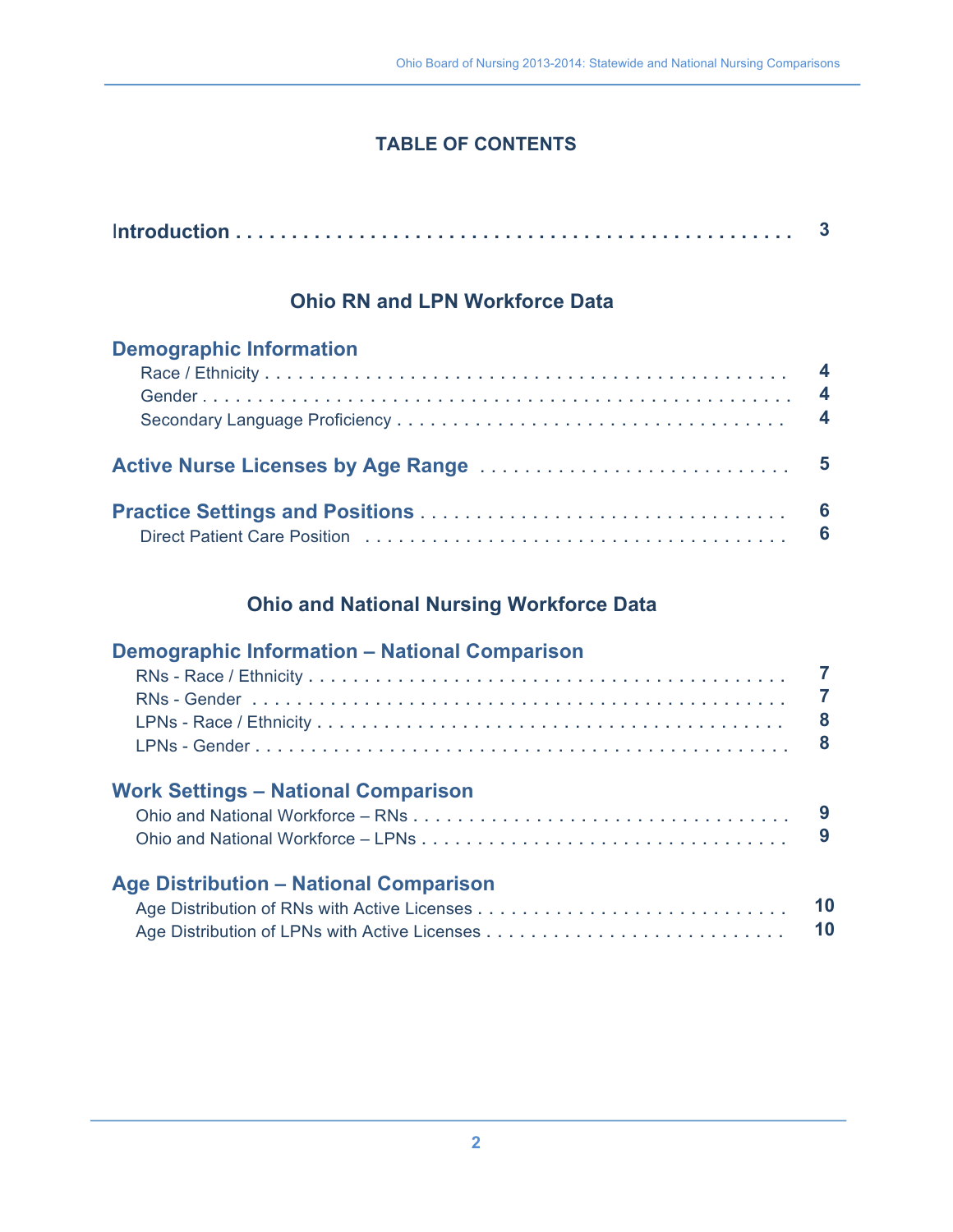# **NURSING WORKFORCE REPORT: COMPARISON OF STATE AND NATIONAL DATA**

#### The Ohio Board of Nursing

The Board is pleased to provide this comparison nursing workforce data report. The Report summarizes and compares Ohio registered nurse (RN) and licensed practical nurse (LPN) data and compares the Ohio nursing workforce data with the national RN and LPN data provided in *The U.S. Health Workforce Chartbook*.

The mission of the Ohio Board of Nursing is to actively safeguard the health of the public through the effective regulation of nursing care. The Board's top priorities are to efficiently license the nursing workforce and remove dangerous practitioners from practice in a timely manner to protect Ohio patients. The Board regulates approximately 270,000 licenses and certificates, an increase from 233,000 in 2009. Each fiscal year since 2009, newly licensed RNs and LPNs in Ohio increased by an average of 15,233.

#### Background and Data

Governor Kasich and the Ohio legislature established growing Ohio's workforce as a priority. The Institute of Medicine (IOM) report, "*The Future of Nursing: Leading Change, Advancing Health*," identified data collection as a vital component for health care planning and policymaking. The Board is pleased with its success in collecting comprehensive nursing workforce data beginning in 2013 for RNs and continuing in 2014 for LPNs in order to provide this data to assist with workforce planning initiatives.

To develop the workforce questions, the Board worked with stakeholders, including the Ohio Department of Health, the Health Policy Institute of Ohio, and the Ohio Action Coalition, and successfully embedded a complete set of workforce data questions in the online renewal application. The data questions are based on the nursing Minimum Data Set (Colleagues in Caring Project), core data questions developed by the HRSA National Center for Health Workforce Analysis, and the joint 2013 survey conducted by the National Forum of State Nursing Workforce Centers and the National Council of State Boards of Nursing (NCSBN).

*The U.S. Health Workforce Chartbook* (November 2013) and *The U.S. Health Workforce-State Profiles* (November 2014) were published by the Bureau of Health Workforce National Center for Health Workforce Analysis of the Health Resources and Services Administration of the U.S Department of Health and Human Services.

Interested parties may obtain Individualized reports summarizing the Ohio nursing data on the Board web site at www.nursing.ohio.gov. Also on the web site are the national health workforce reports used for this report. In addition, the Board has made the raw data for Ohio available on the web site for those who want to use the data for an in-depth analysis.

The Board thanks Ohio nurses for answering the important workforce questions included in the renewal process. Your assistance positively impacts the profession of nursing and the health of Ohioans.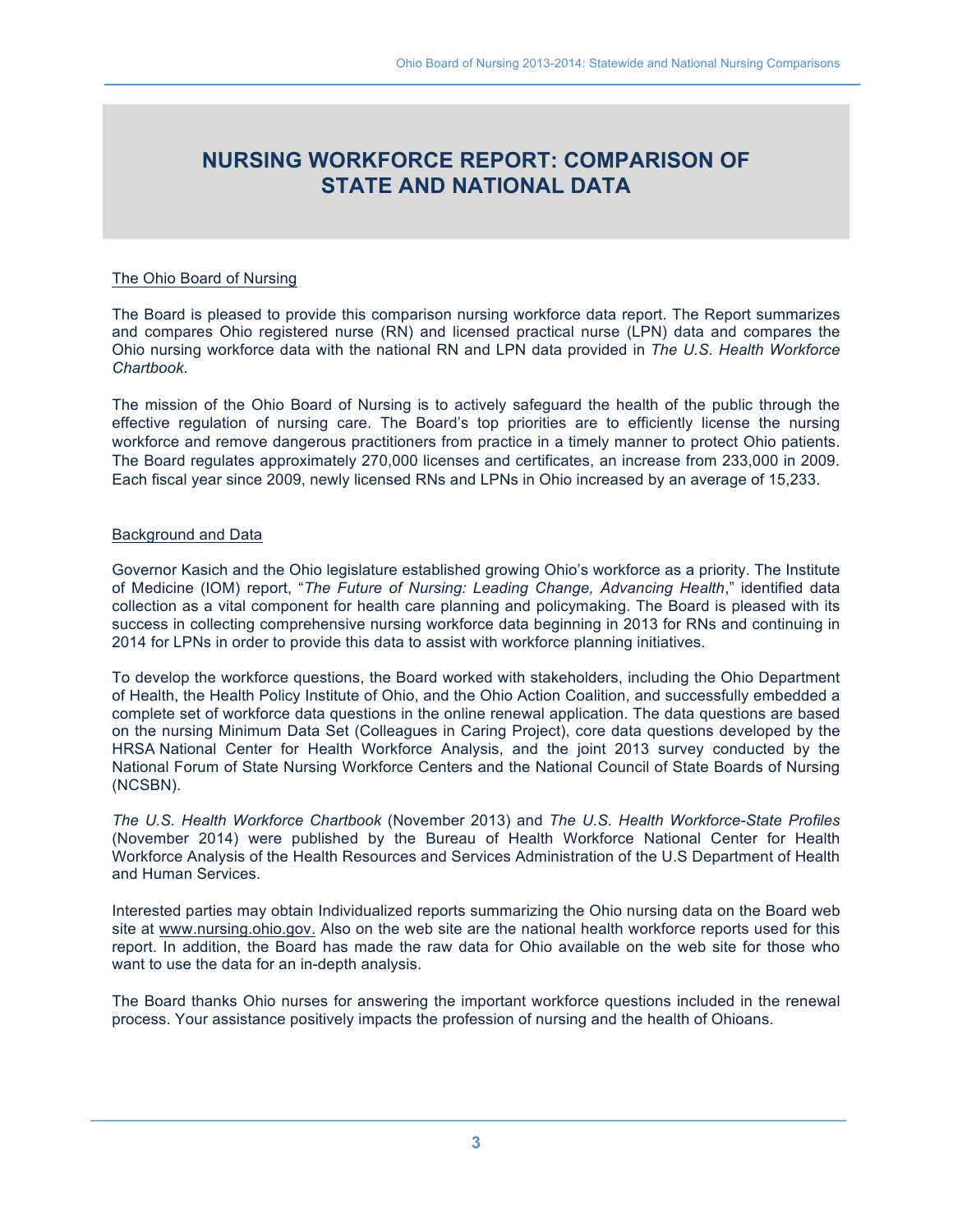# **COMPARISON: OHIO RN AND LPN WORKFORCE DATA**



**Race/Ethnicity** 

#### **Gender**









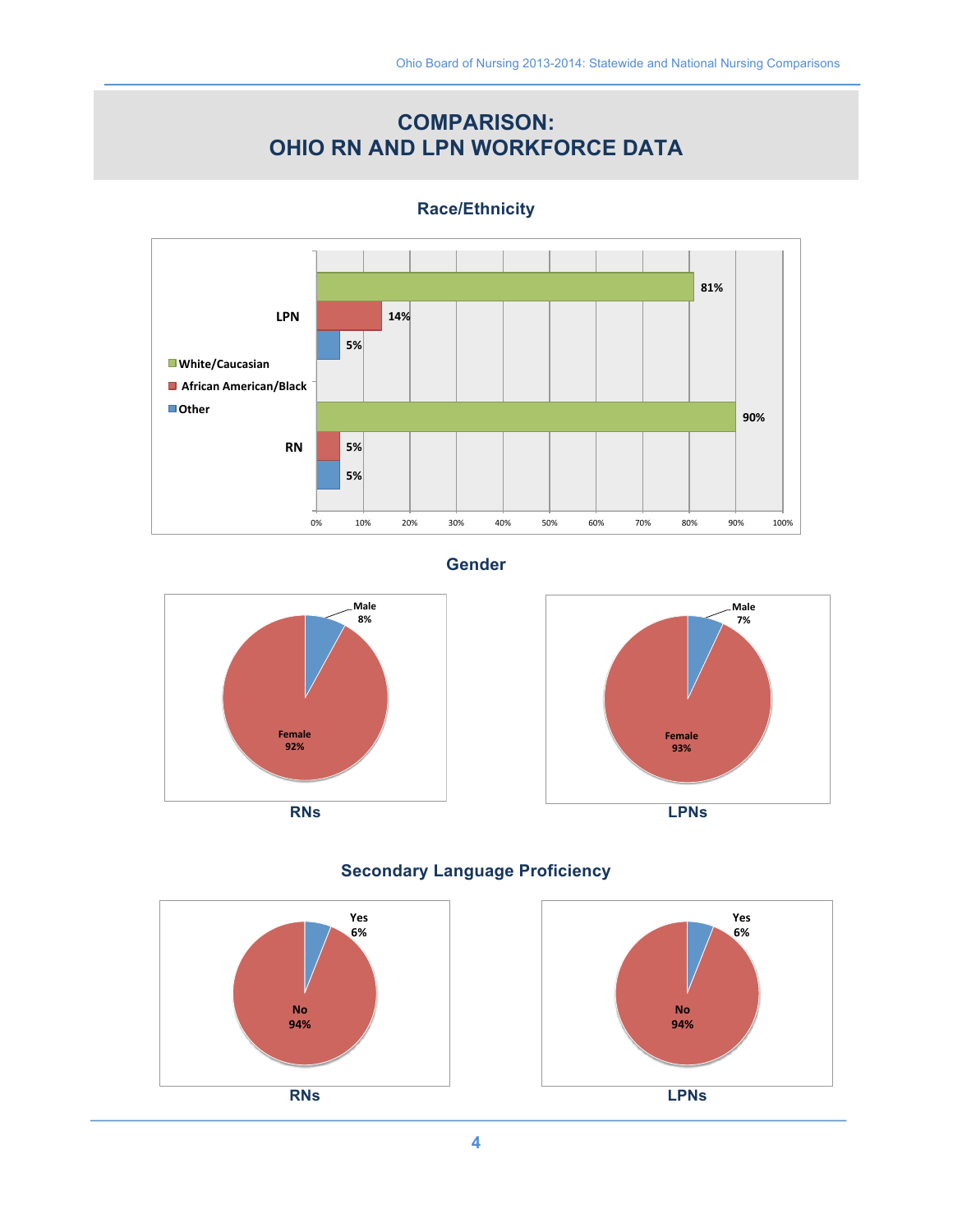### **Active Nurse Licenses By Age Range**

- $\triangleright$  Of the total nurses with active licenses in Ohio, 77% are RNs and 23% are LPNs
	- $\circ$  72% of all nurses with active licenses fall within the 18-55 age range
	- o 28% of all nurses with active licenses are 56 years of age or older

| Type of    | <b>Active Licenses</b> | <b>Active Licenses</b> | <b>Total Active</b> |
|------------|------------------------|------------------------|---------------------|
| License    | Age 18-55              | Age 56 and Older       | Licenses            |
| <b>RN</b>  | 118,369                | 48.395                 | 166,764             |
| <b>LPN</b> | 37,020                 | 12.621                 | 49.641              |
| Total      | 155,389                | 61,016                 | 216,405             |

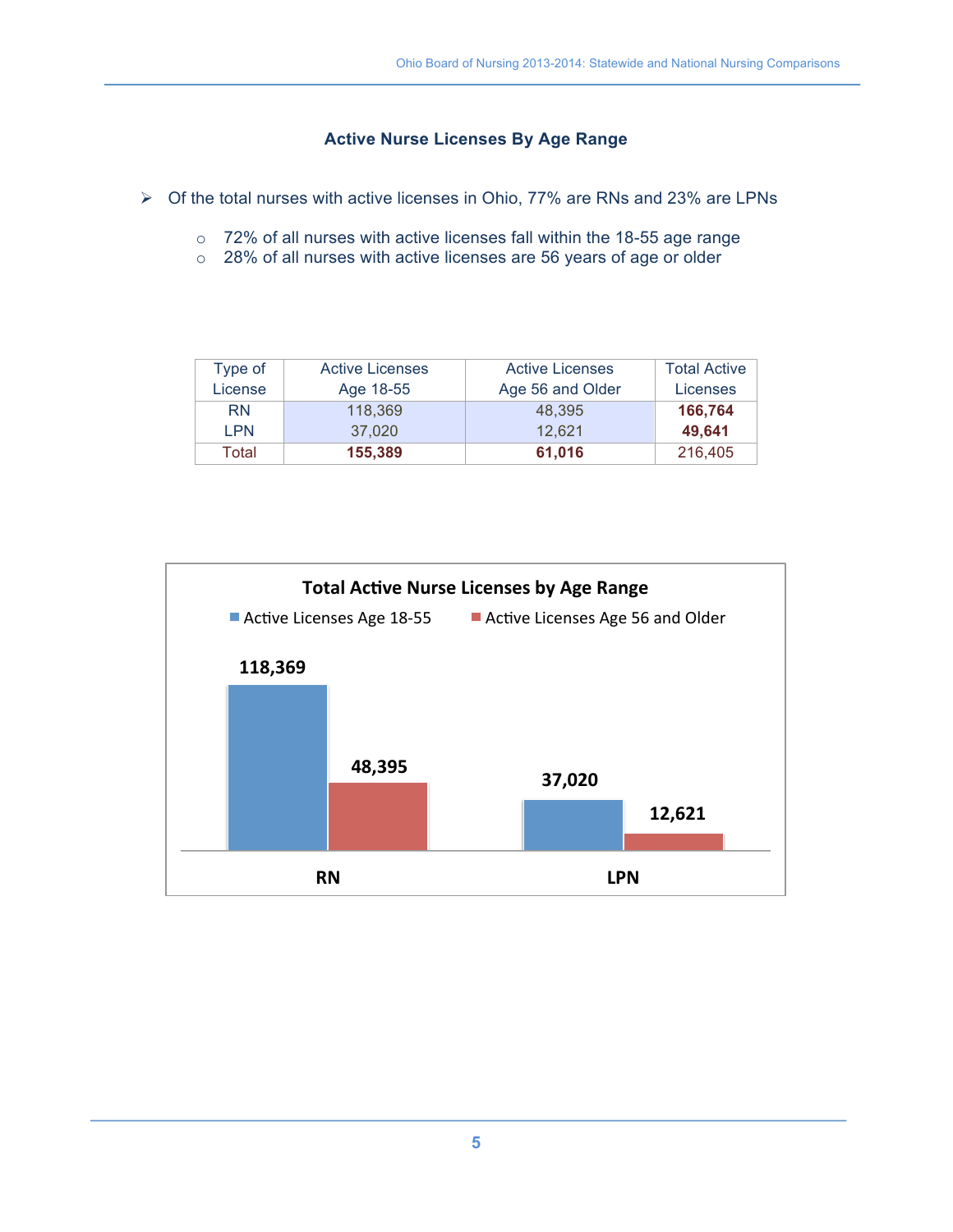## **PRACTICE SETTINGS AND POSITIONS**



| Setting                                                    | <b>RN</b>    | <b>LPN</b>   |
|------------------------------------------------------------|--------------|--------------|
| Hospital (inpatient, outpatient, perioperative, emergency) | 86,238 (51%) | 3,368(7%)    |
| Nursing Home/Extended Care/Assisted Living                 | 10,042 (6%)  | 19,474 (39%) |
| Home Care/Hospice Care                                     | 11,022 (7%)  | 7,615 (15%)  |
| <b>Clinic/Office Setting/PCMH</b>                          | 8,074(5%)    | 4,919 (10%)  |
| Other (not employed or employed in another setting)        | 51,388 (31%) | 14,265 (29%) |



 $1$  The percentages set forth are for the number of active RNs or LPNs in a setting compared to the total number of active RNs or LPNs.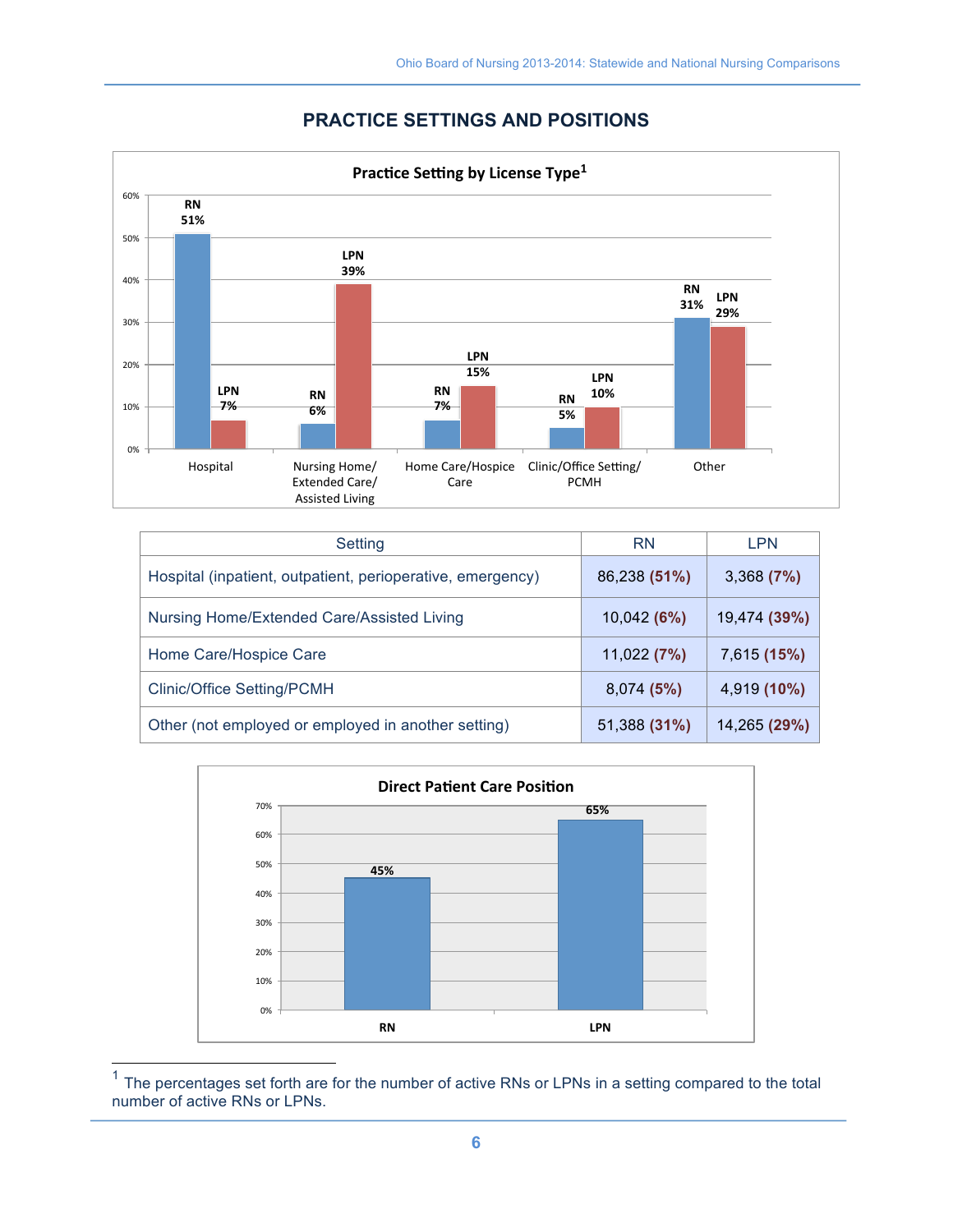# **COMPARISON:** OHIO AND NATIONAL NURSING WORKFORCE DATA

# **DEMOGRAPHICS**

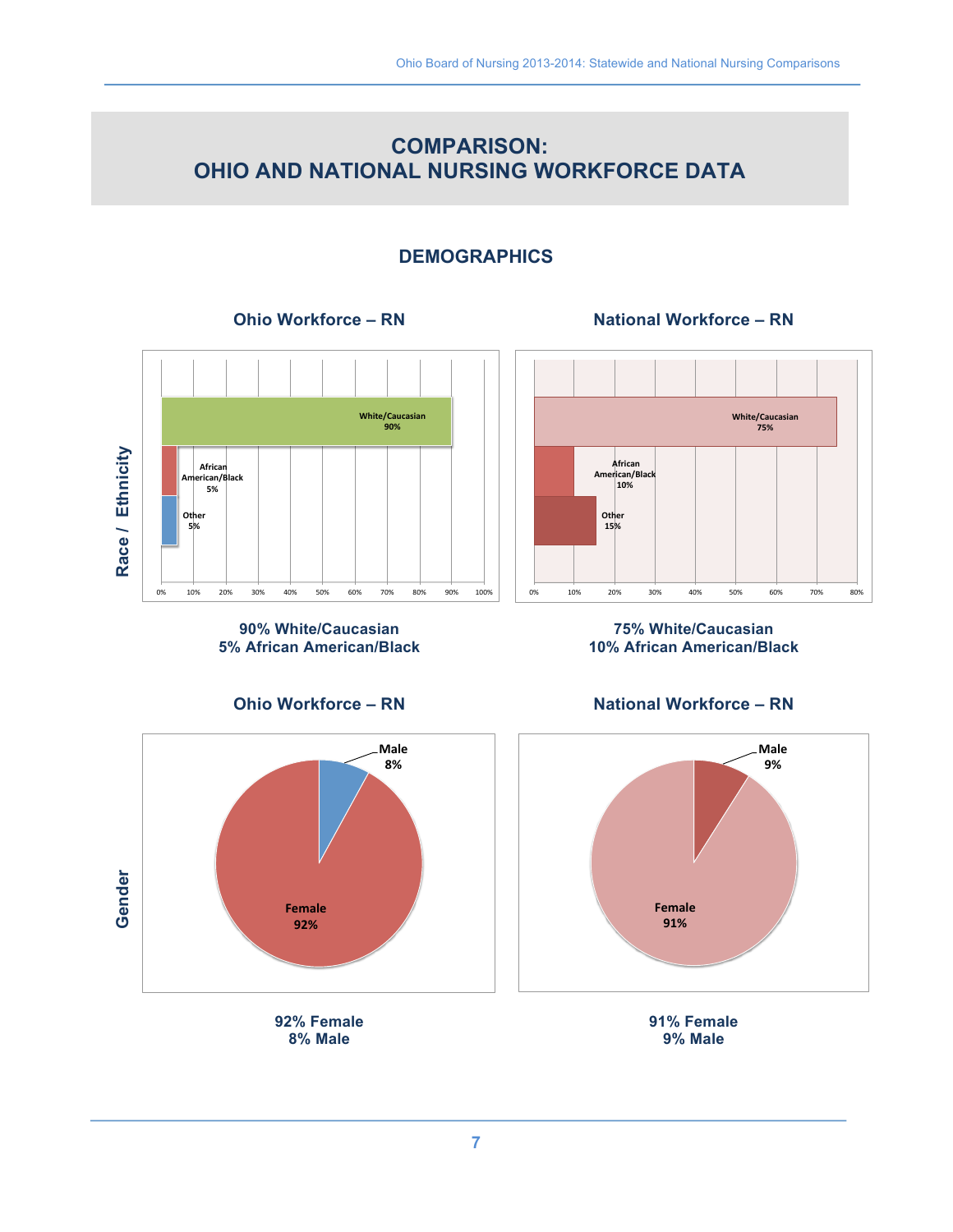

# **Ohio Workforce - LPN**

**National Workforce - LPN** 

#### 81% White/Caucasian **14% African American/Black**

63% White/Caucasian 24% African American/Black

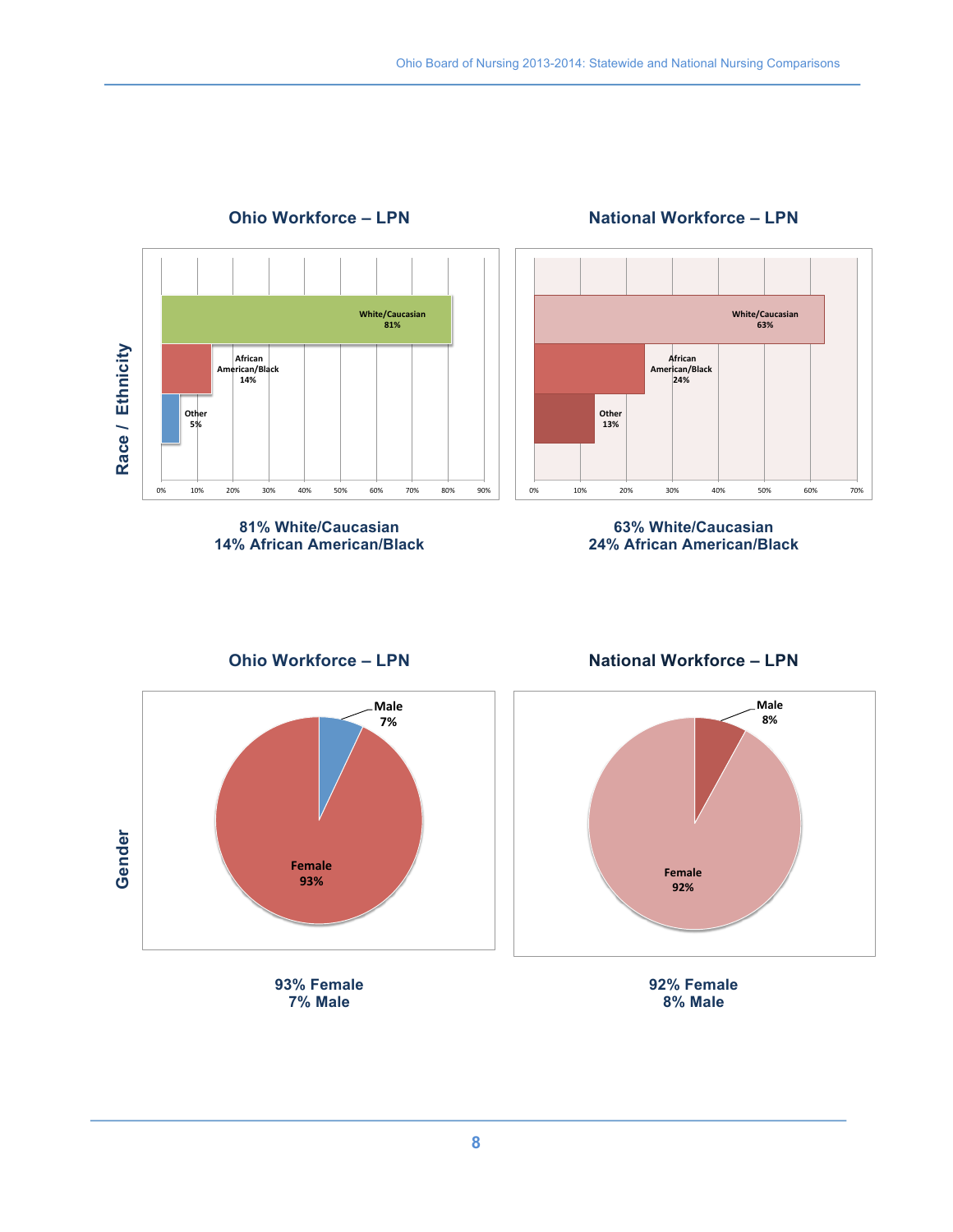

# **WORK SETTINGS**

#### **RN Work Setting: Ohio and National Workforce**

#### **LPN Work Setting: Ohio and National Workforce**